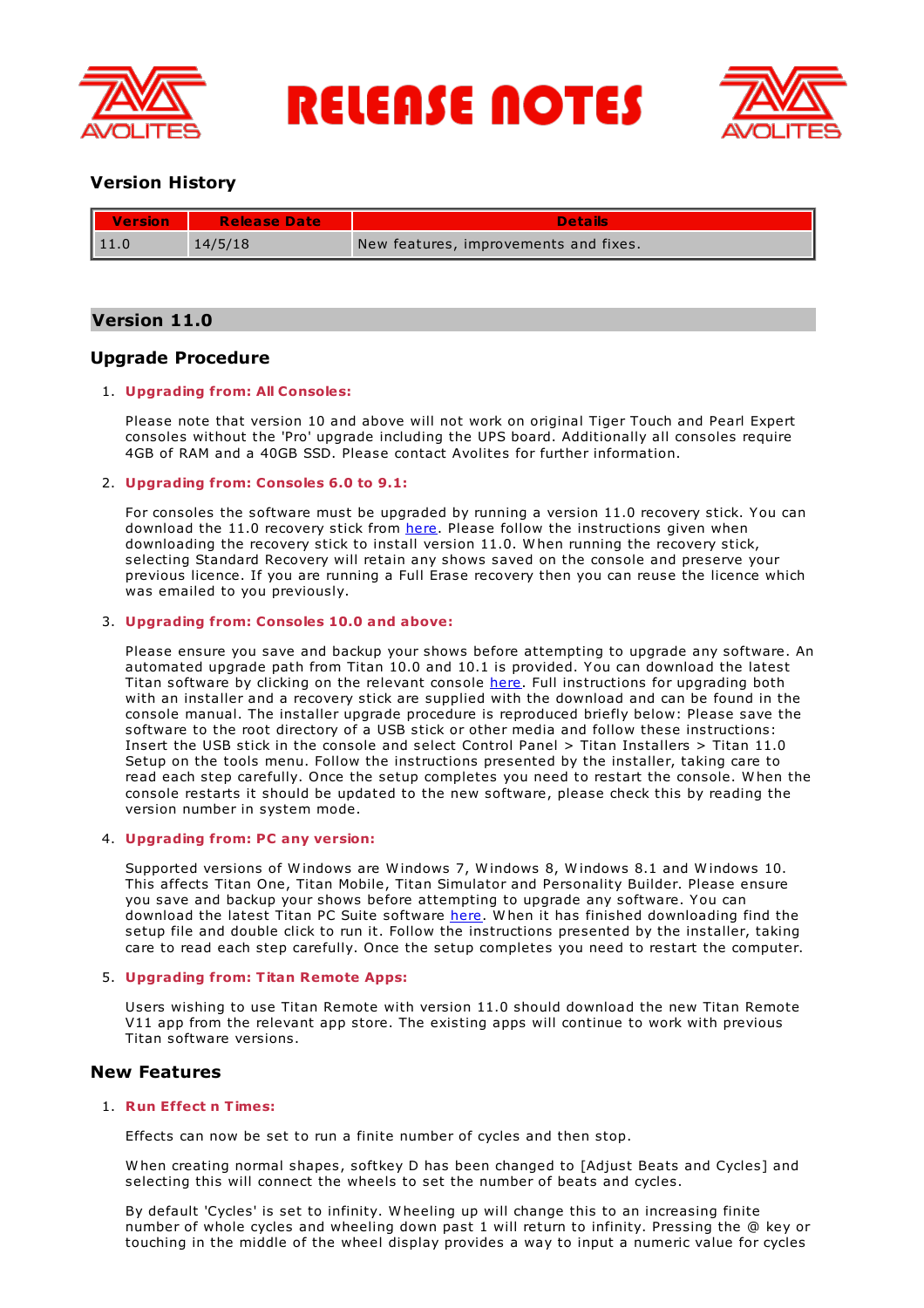along with a [Set Cycles Infinity] softkey option. Similarly, pressing the @ key or selecting the middle of the wheel display for the 'Beats' parameter provides a way to input a numeric value for beats along with a [Match to Spread] softkey option (note that the latter replaces the previous sub-menu accessed after pressing softkey D in the Shape Generator menu). W hen inputting cycles numerically it is possible to set part cycles (for example 1.5 = one and a half cycles).

Shapes with finite cycles will run for the set number of cycles and then stop (unless they are stopped manually before reaching the set number of cycles).

W hen creating Key Frame Shapes a new 'Cycles' parameter has been added to the shape and layer properties. This can be set either across the whole effect or per layer. By default this is set to 0 (infinite) and dragging the slider will change this to a finite number of cycles. Touching the value property to the right of the cycle slider will connect the cycles control allowing this value to be adjusted by wheel or input numerically as required. Changing this parameter while the whole effect is selected will adjust the cycles of all the layers within that effect and changing the parameter while a layer is selected will set the cycles for the selected layer only. This means it is possible to have individual layers run for different numbers of cycles within a given effect, including combinations of finite and infinite. Setting the parameter to zero will cause the effect or layer to run infinitely.

W hen creating Pixel Map effects there are new parameters for the whole effect and for each animation.

W hen a whole effect is selected 'Run For' sets the number of beats the entire will run for, after which the effect can stop spawning, be frozen or be killed depending on the 'And Then' setting. If 'Run For' is set to zero it will run forever (default).

W hen an animation is selected the 'Spawn For' parameter sets the number of elements that are created each time the effect is triggered where zero means forever (default). 'Run For' determines the number of cycles each spawned element runs for where zero means forever (default). If the effect has no end the number of cycles is based on the master clock and animation speed. W here the effect has an end the number of cycles is the number of times it goes between its start and end point. 'And Then' determines what happens when an animation has finished the finite number of cycles set. 'Kill' will make the element disappear whereas 'Freeze' will hold it at the end of the cycle.

The 'Run For' and 'Spawn For' parameters (where relevant) can be adjusted by dragging the slider or by touching the value which will connect the control so that it can be adjusted by wheel along with providing a way to input values numerically if required. W hen connected the [Reset to default value] softkey will change the selected parameter back to zero (forever). Touching on the current 'And Then' setting will reveal a pop-up where you can select alternative options.

Note that while creating the effect in the programmer it will run according to the cycle settings. W hen using finite cycles it can be useful to use the Effect Editor transport controls (for Key Frame Shapes and Pixel Map effects) and the [Restart Shapes] option in the Edit Shape menu (for normal shapes) to restart the effect in order to see how it will look.

### 2. **Shapes on SubFixtures:**

It is now possible to run Key Frame Shape effects across sub fixtures (cells) in multi-celled fixtures.

A new 'Run On Sub Fixtures' toggle has been added to the Effect Editor Key Frame Shape properties which determines how spread (phase) and overlap are applied to relevant controls in the cells of multi-celled fixtures:

- 'Off' will run the shape across the master controls.
- 'On (Group)' will run the shape across the cells (where relevant) according to the group layout (this is particularly useful in conjunction with the direction).
- 'On (Linear)' will run the shape across the cells (where relevant) in a linear (flat) fixture order.

Additionally, the 'Run On Sub Fixtures' options for normal shapes have been improved with the same options:

- [Run On Sub Fixtures (Group)] will run the shape across the cells (where relevant) according to the group layout (this is particularly useful in conjunction with the direction).
- [Run On Sub Fixtures (Linear)] will run the shape across the cells (where relevant) in a linear (flat) fixture order.

# 3. **Crossfade Dimmer:**

A new 'Cross Fade HTP' toggle switch has been added to playback options for cues, chases and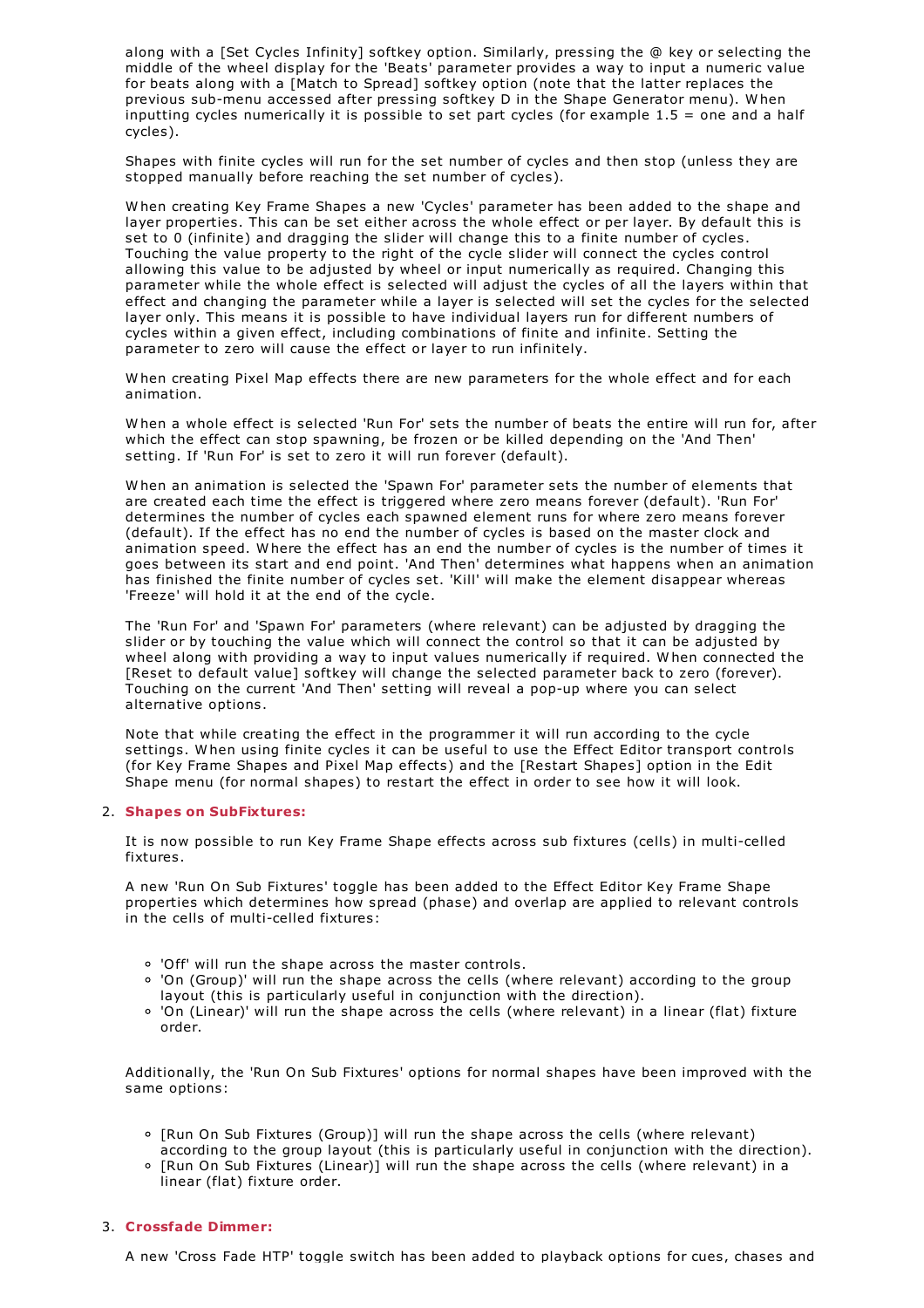A new 'Cross Fade HTP' toggle switch has been added to playback options for cues, chases and cue lists. This effectively provides a way to make HTP channels behave as LTP and obeys the playback priority level.

W hen enabled the output of any existing HTP controls (ie. dimmer channels) will be lowered to match this playback, including zero.

### 4. **Cue List Loop Action:**

A new 'Loop Action' playback option for cue lists has been added. This provides a way to determine whether a cue list will return to the start after the final cue.

W hen set to [Stop On Final Cue] the cue list will stop advancing once it reaches the final cue and if Move in Dark is enabled it will not look beyond this point. W hen set to [Loop] the cue list will loop back to the first cue after the final cue and if Move in Dark is enabled it will preload values for the first cue as soon as possible after the final cue has been executed.

The default for new cue lists is to stop on final cue.

### 5. **Group Master Key Profiles:**

Five new group master key profiles have been added:

- [Flash Fixtures]
- o [Timed Flash]
- [Flash Master]
- o [Timed Flash Master]
- [Swop Fixtures]

Holding [Flash Fixtures] will immediately raise the dimmer level of all fixtures in the group according to the maximum level set by the combination of the group master fader and flash master (where relevant) that are currently lower than this level and on release will immediately return any associated dimmers to their previous levels.

Holding [Timed Flash] will fade up the dimmer level of all fixtures in the group according to the maximum level set by the group master fader that are currently lower than this level over the group master Fade In time and on release will return any associated dimmers to their previous levels over the group master Fade Out time.\*

Holding [Flash Master] will immediately set the group master to its maximum level according to type and on release will return it to its current level. For example if a group master is set to 'Scale'/'100%' and the fader is currently at zero, holding a [Flash Master] button will result in the dimmers of any active fixtures in the group outputting at their current level.

Holding [Timed Flash Master] is the same as [Flash Master] but will fade in/out the master level according to the master fade/in out times.\*

Holding [Swop Fixtures] will immediately raise the dimmer level of all fixtures in the group according to the maximum level set by the combination of group master fader and swop master (where relevant) and immediately set the output of any other active fixtures from playbacks with the same or lower priority to zero. On release any associated dimmers will immediately return to their previous levels.

\*group master Fade In and Fade Out times for the [Timed Flash] and [Timed Flash Master] actions can be set via [Edit Times].

# 6. **Flash and Go Key Profile:**

Two new cue list key profiles called [Flash and Go] and [Timed Flash and Go] have been added. These provide a way to advance through a cue list with flash without needing to press go and is particularly useful for applications where the cue list is on a playback window or macro/executor handle.

W here a cue list cue contains dimmers holding an associated [Flash and Go] key will cause the dimmers to immediately output at the recorded level (proportional to the level of the flash master if relevant) and on release they will return to their previous level and the cue list will automatically advance to the next cue. [Timed Flash and Go] will do the same but will follow the fade times.

This function works in conjunction with Move in Dark. Enabling Move in Dark will cause any non-dimmer controls in the next cue to preload as soon as the flash is released and, where relevant, the fade out is complete. This is useful if you want everything ready to go in the next cue when you press flash.

# 7. **Connect Master Key Profile:**

A new [Connect] key profile for masters has been added. This provides an alternative to pressing CUE/CONNECT followed by a speed master.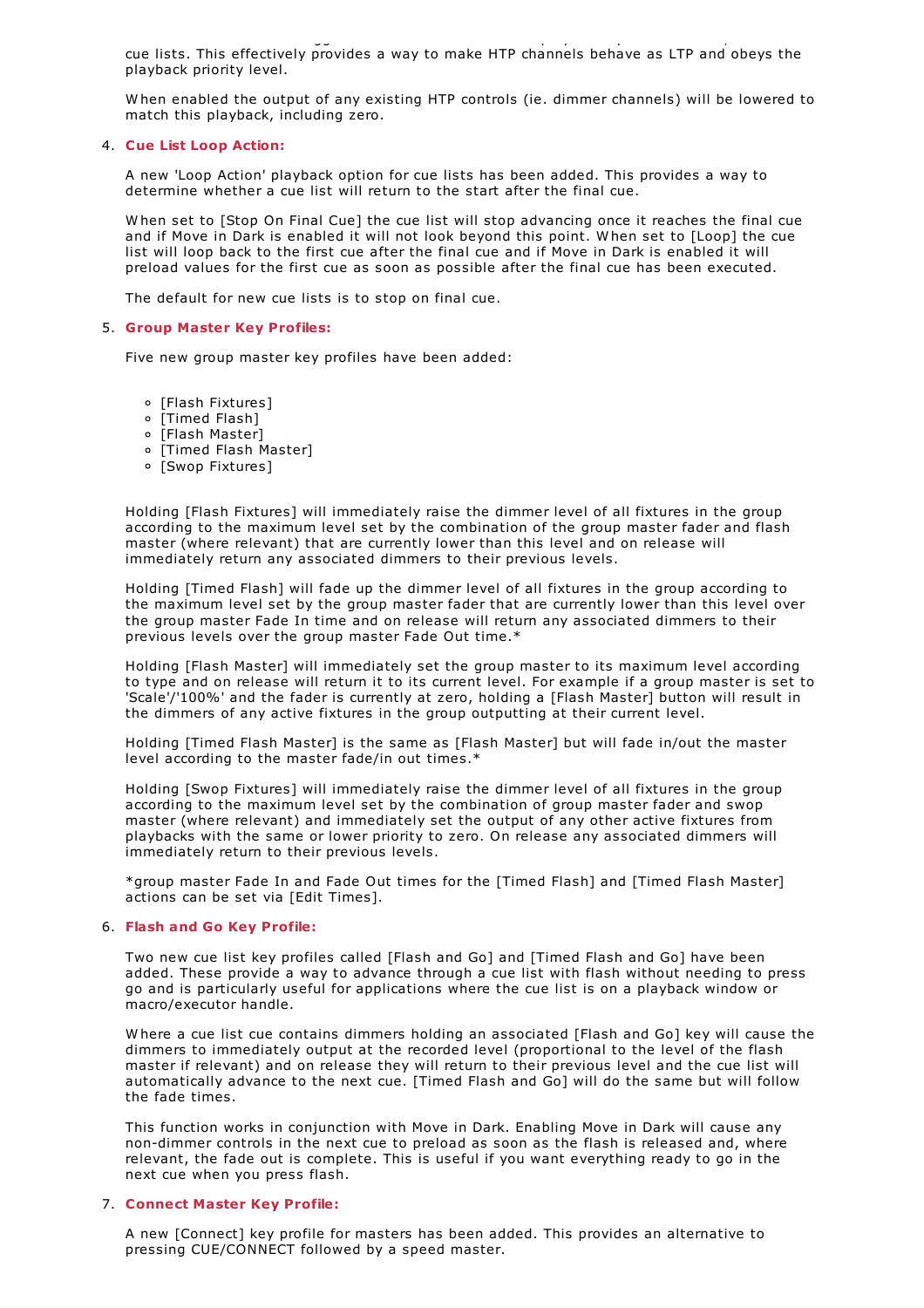W hen assigned to a rate or BPM master button pressing this will connect the wheels to speed control.

### 8. **Multiple Timecode Sources:**

Up to four different timecode sources are now available and you can choose which one a playback will listen to when firing cues by timecode.

In Cue List Playback Options there is a new 'Timecode Source' toggle where you can select which of the four sources a particular cue list playback will listen to (by default this is set to source 1).

Accompanying this there are now four Timecode windows representing the four timecode sources where you can select the source, enable/disable\* and, where appropriate, start, pause and reset for each one separately.

In the Timecode softkey menu there is a new Timecode toggle on softkey A where you can cycle through the sources. You can then toggle the timecode input on softkey B and enable/disable\*, record and, where appropriate, start, stop and reset the selected source. W hen toggling the input in the softkey menu there is also a 'No Timecode' option. By default Timecode 1 is set to internal timecode and Timecode 2, 3 and 4 are set to no timecode source.

\*note that enable/disable is a global setting and is not independent to each source.

#### 9. **Set List Auto Scroll:**

The Set List window will now automatically scroll to ensure the current track is always in view when changing tracks in set list page mode and when adding new tracks.

# 10. **Global Zoom Palettes:**

It is now possible to create global zoom palettes!

#### 11. **Gobo and Product Images:**

W here available and included in a personality file images of attribute functions such as gobos are now shown in the Attribute Editor and are used as palette legends when auto palettes is enabled. This makes it easier to visualise what a particular function or palette such as a gobo will look like.

Additionally, where available and included in a personality file an image of the product will now appear in the prompt area after choosing a model or mode to patch. This provides a visual confirmation that you are patching the correct fixture.

# 12. **Colour Picker Improvements:**

The Attribute Editor colour picker visited the workshop and has been given a makeover with new functions that make it easier to find the right colour.

W here a selected fixture contains colour mixing controls such as RGB, CMY and HSI they will be grouped together under the 'Colour Mix' page and selecting this will reveal the colour picker.

Selecting a tab at the top of the colour picker will toggle to one of the four views:

- 'HSI/RGB/CMY' contains a circular colour picker model and sliders for Hue, Saturation, Intensity, Red, Green, Blue, Cyan, Magenta and Yellow. These are interlinked and can all be used regardless of the actual controls. For example you can use the CMY sliders to mix colours on an RGB or HSI fixture or the HSI sliders to mix colours on an RGB or CMY fixture. Similarly the colour picker and sliders in this view will try to achieve the best match using all the available colour mixing components such as RGBAW , RGBAL and RGBW AUV etc. The backgrounds of the sliders represent the respective colours where Saturation and Intensity will change dynamically. 'HSI/RGB/CMY' is the default view.
- 'Picker' contains a square colour picker model and intensity slider. As above these will try to achieve the best match using all the available components of colour mixing systems such as CMY, HSI, RGB, RGBAW , RGBAL and RGBW AUV etc.
- 'Channel' contains a circular colour picker model along with individual sliders representing the actual controls. This provides a way to take control of individual colour mixing controls independently of the colour picker within the Attribute Editor. The control name is shown at the bottom of the slider and the current level at the top.
- 'Filters' provides a way to select colours by gel number. You can choose from a list of various gel manufacturers on the left-hand side with a representation of each colour shown as a square containing the gel number and ordered numerically. Selecting one of the gels will calculate a best match using the colour mixing controls of the current fixtures.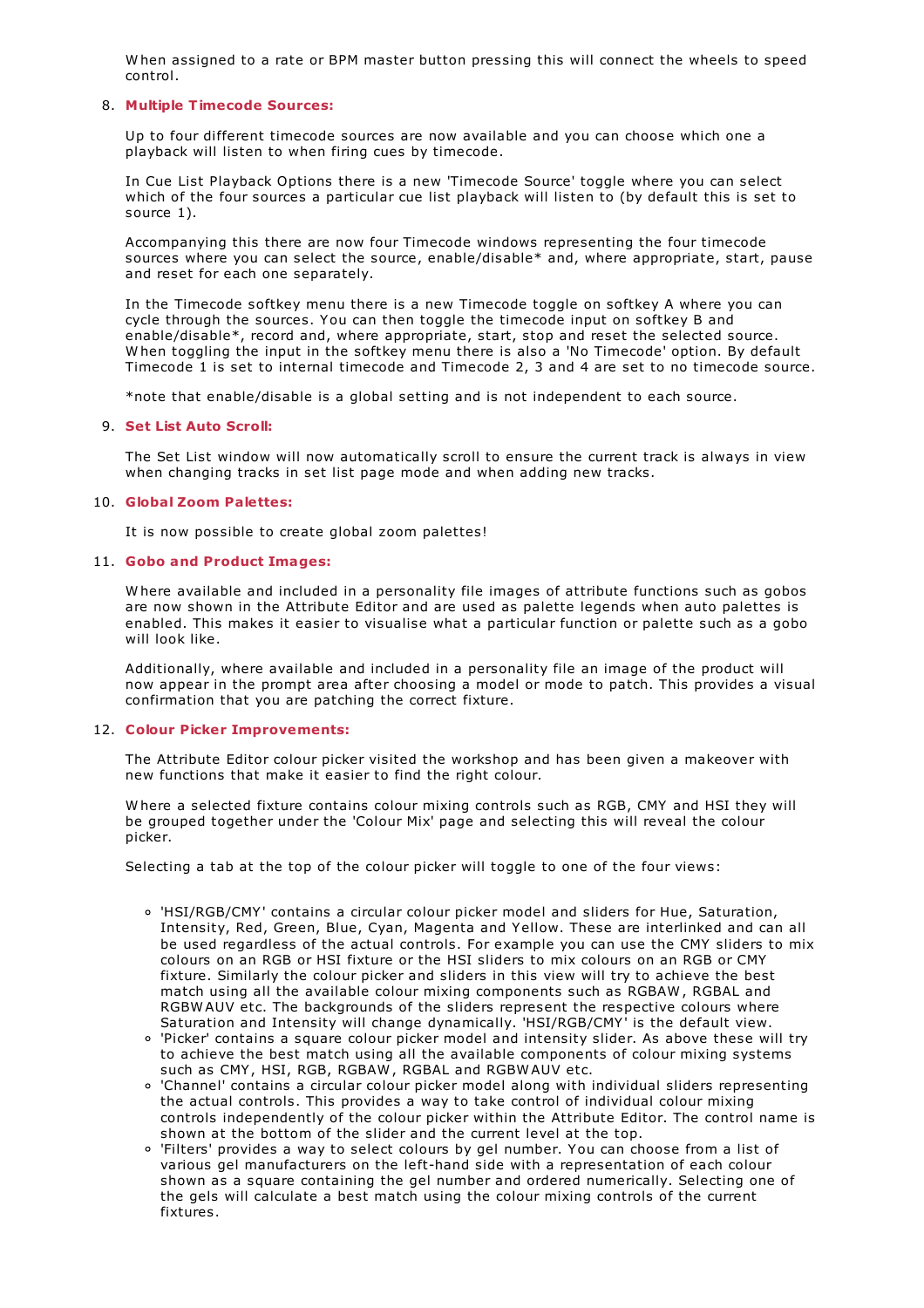### 13. **Position Editor:**

A new 'Position Editor' has been added to the Attribute Editor to make it easier to position moving lights.

W here selected fixtures have pan and tilt controls they will now appear together in the Attribute Editor in a 'Position' page and selecting this will show the 'Position Editor'.

In the main part of the Position Editor the current positions of selected fixtures are represented as circles in a two-dimensional rectangular space where the x-axis (horizontal) is the pan level and the y-axis (vertical) is tilt. This provides a way to visually see the relative positions of a number of selected fixtures such as whether they are evenly spaced or aligned accurately and selecting and dragging the crosshair will move the selected fixtures within this space adjusting the pan and tilt values together.

On the right-hand side of this are some additional controls:

- Lock Pan/Tilt are toggle switches. W hen an axis is locked it will not change when dragging the position within the Position Editor. This is particularly useful where you only want to change one axis (for example tilting a group of fixtures where the pan values are fanned).
- Fan Pan/Tilt are also toggle switches. Dragging the position within the Position Editor will fan the selected control. This is particularly useful when you want to apply fan to just one axis while adjusting the position of both together (for example tilting a group of fixtures together while adjusting fan on the pan). If required, the fan switches can be used in combination with lock for even greater control.
- $\circ$  Fine is a toggle switch. Enabling this changes the response speed of the Position Editor so that you can adjust the position more accurately and this can also be used in combination with the lock and fan switches. Locate sets the pan and tilt values of selected fixtures to their locate value without entering the programmer (note this will override the lock settings).
- Flip is an alternative route to accessing the ML Menu [Flip Pan and Tilt] function and will change the selected moving heads to their alternative pan and tilt values that point to the same stage position (according to the maximum pan/tilt ranges set in the fixture personality).
- Align will set the pan/tilt values of all selected fixtures to match those in the last selected fixture that are currently in the programmer. For example if fixture A has just the tilt value in the programmer and you wanted to make sure all the other fixtures were set to the same tilt value without affecting pan you can select all the fixtures where fixture A is the last one and then press Align.

# 14. **Intensity Editor:**

A new 'Intensity Editor' has been added to the Attribute Editor. This makes it easier to make adjustments to the dimmer level.

W hen using the Attribute Editor with suitable fixtures, dimmer controls now have a dedicated vertical slider and buttons to shortcut to 0%, full, nudge up or down in 5% increments and locate. Note that the locate button next to the dimmer only sets the locate value for the dimmer control but otherwise behaves like the main locate function where it will not place the control in the programmer. Moving the slider or pressing 'At 0%', '-5%', '+5%' or 'Full' will add the control to the programmer.

#### 15. **Capture Show Sync and Patch:**

It is now possible to synchronise fixture patch, selection and other related properties between Titan and the full stand-alone version of Capture Nexum and above. This provides a way to automatically patch fixtures in Titan using an external Capture theatre and to select fixtures via the external Capture and vice-versa.

At the bottom of the 'Universes' tab in Capture there is a 'Project console link' drop-down menu. The console names of any compatible instances of Titan detected on the same network will appear here and selecting one will link it to Capture.

W hile linked, adding a supported fixture in Capture will automatically patch in Titan. If fixtures have already been added (for example when loading a theatre) or are added while the link is disabled you can patch them in Titan with the link enabled by going to PATCH/[Active Fixtures]/[Capture @ <machine name> (<machine IP address>)]. At this point you can either select a handle to start patching or select [Patch Capture @ <machine name> (<machine IP address>)] to start with the next available handle. If there is a problem with a particular fixture then it will leave an empty handle and skip to the next fixture. At the end a softkey will then appear informing you there were some problems and selecting this will open a verbose list in the Event Log window. Most commonly the errors will either be a duplicate user number or that the fixture is currently unsupported. To fix duplicate user number errors edit the value in the 'Channel' property field in Capture such that each fixture has a unique value. For unsupported fixtures firstly ensure your Titan personality library is up-to-date. If the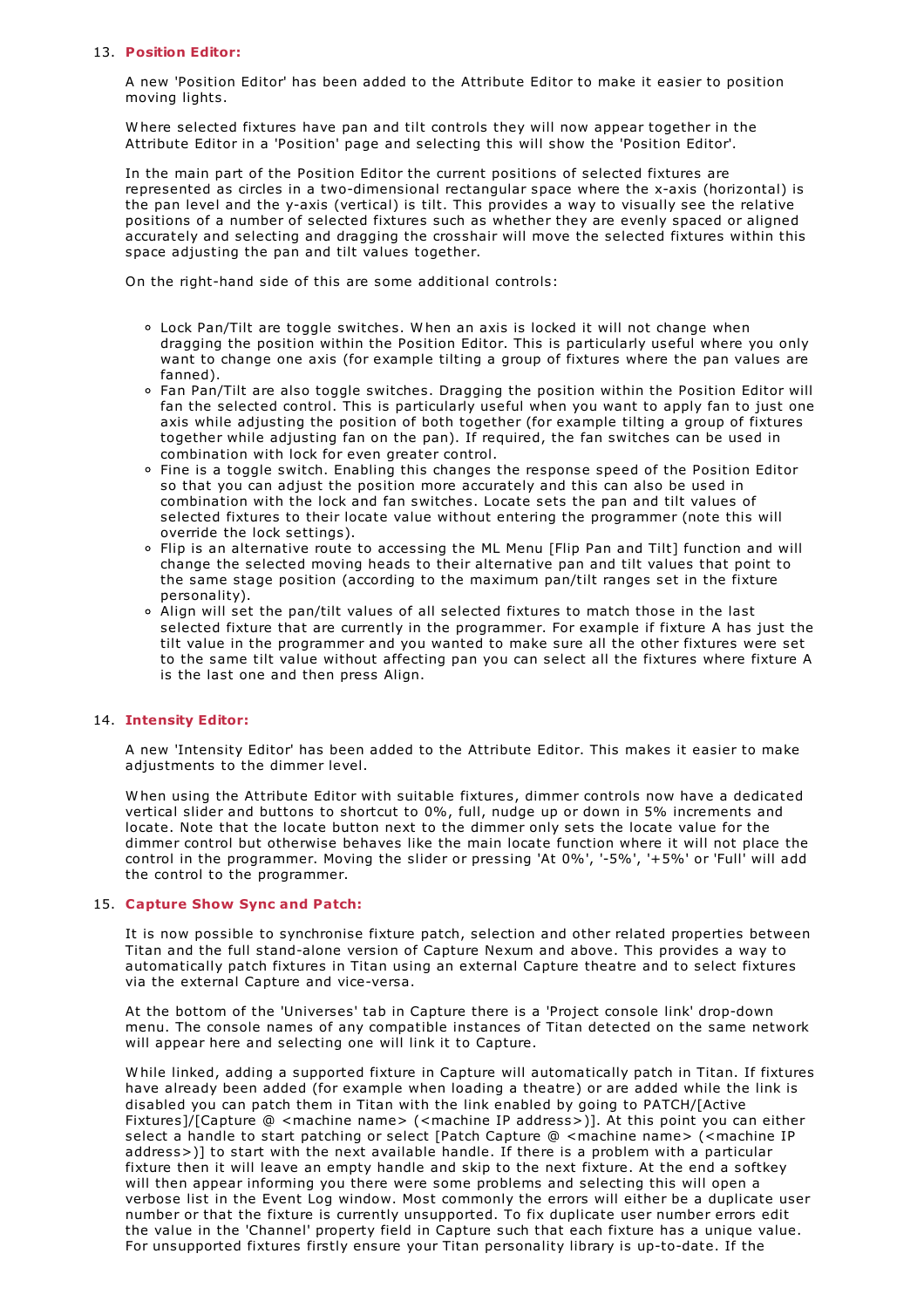problem persits then you can submit requests via the new personality request form on the website and select 'Capture Visualiser (.c2o)' from the Desk Type options.

Loading a new show or patching a supported fixture in Titan will automatically open the 'Console Patch' dialog in Capture and dragging any fixtures from here to a viewport will automatically add them with the associated address.

The position and orientation of any linked fixtures are synchronised meaning fixtures automatically patched in Titan will appear in the same positions and orientation in the integrated Capture Visualiser window. Selecting a linked fixture in Capture will select it in Titan and vice-versa and any changes position, orientation, legend and user number in Titan or Capture will automatically sync between the two.

Note that the fixture legend is set using the 'Unit' property field and the fixture user number uses the 'Channel' property field. If they are not set Titan will use the default rules.

# 16. **Selection Pattern Direction:**

A new 'Direction' option has been added to selection patterns. This provides a quick way to set fixture orders using the current layout to achieve various directions including mirrored (symmetrical) which are used with the Next (Fix+1) and Prev (Fix-1) keys and, when recorded to playbacks, when creating effects with fixture overlap.

Pressing the ALL key (labelled 'Odd/Even' on some consoles) will open the 'Selection Pattern' menu with two new softkeys:

- [1 In X] takes you to a sub-menu where you can select some pre-built patterns ([1 In 3], [1 In 4], [1 In 5] and [1 In 6]).
- [Direction] takes you to a sub-menu where you can select a direction which will set the fixture order according to the current layout. The chosen direction will apply to the pattern selection (ie. Next (Fix+1)/ Prev (Fix -1)) and the fixture order will store in any cues that are recorded. This makes it possible to easily select symmetrical pairs of fixtures to edit and to quickly create timed cue effects with overlap.

By default pressing clear will reset the direction to a flat linear order. If preferred you can change this so that the last selected direction is remembered for new selections by turning off the 'Clear Direction' option in User Settings/Clear or by holding CLEAR, [Clear Options], toggle softkey E to [Maintain Direction]. Turning this back on or changing back to [Clear Direction] will reset the direction on clear.

#### 17. **Mask Selection with Group:**

Groups can now be used to mask the current selection. This is particularly useful in multi-cell fixtures where you have a group that selects cells in all fixtures (for example all of the pixels around the outside of a 5x5 matrix) and then want to apply it to specific fixtures (for example odd/even).

Pressing Select If and then a group will deselect any fixtures or subfixtures currently selected that are not in the group.

#### 18. **Break Shape Group Link:**

W here shapes have been created using groups it is now possible to break the group link. This is particularly useful if you want to adjust the fixture order of one shape without having to change the group order which, in-turn, might then affect other shapes.

A new [Break Group References] button has been added to the 'Shape Fixtures Order' menu. W here a shape is currently referencing a group pressing this will break the reference and make it possible to change the fixture order locally.

#### 19. **Multi-Select Playback Options:**

It is now possible to change the playback options of more than one playback at the same time improving workflow and a dedicated Playback Options window has been added providing a way to set these via the touchscreen.

Pressing the [Playback Options] softkey and then selecting a playback will now automatically open a 'Playback Options' window (in addition to the Playback Options softkey menu) where you can easily view and adjust all the available parameters for the currently selected playback type. Selecting other playbacks while the menu and window are open will update the window and menu with the options and current settings for the last playback selected while maintaining the playback option page selection. The last selected playback type and legend are shown in the Playback Options window title bar and prompt.

Holding one playback swop key and then pressing another or marquee selecting in the playbacks window will change the legend to read 'Multiple Selection' and provides a way to set parameters for all the playbacks in the range selection. W here more than one type of playback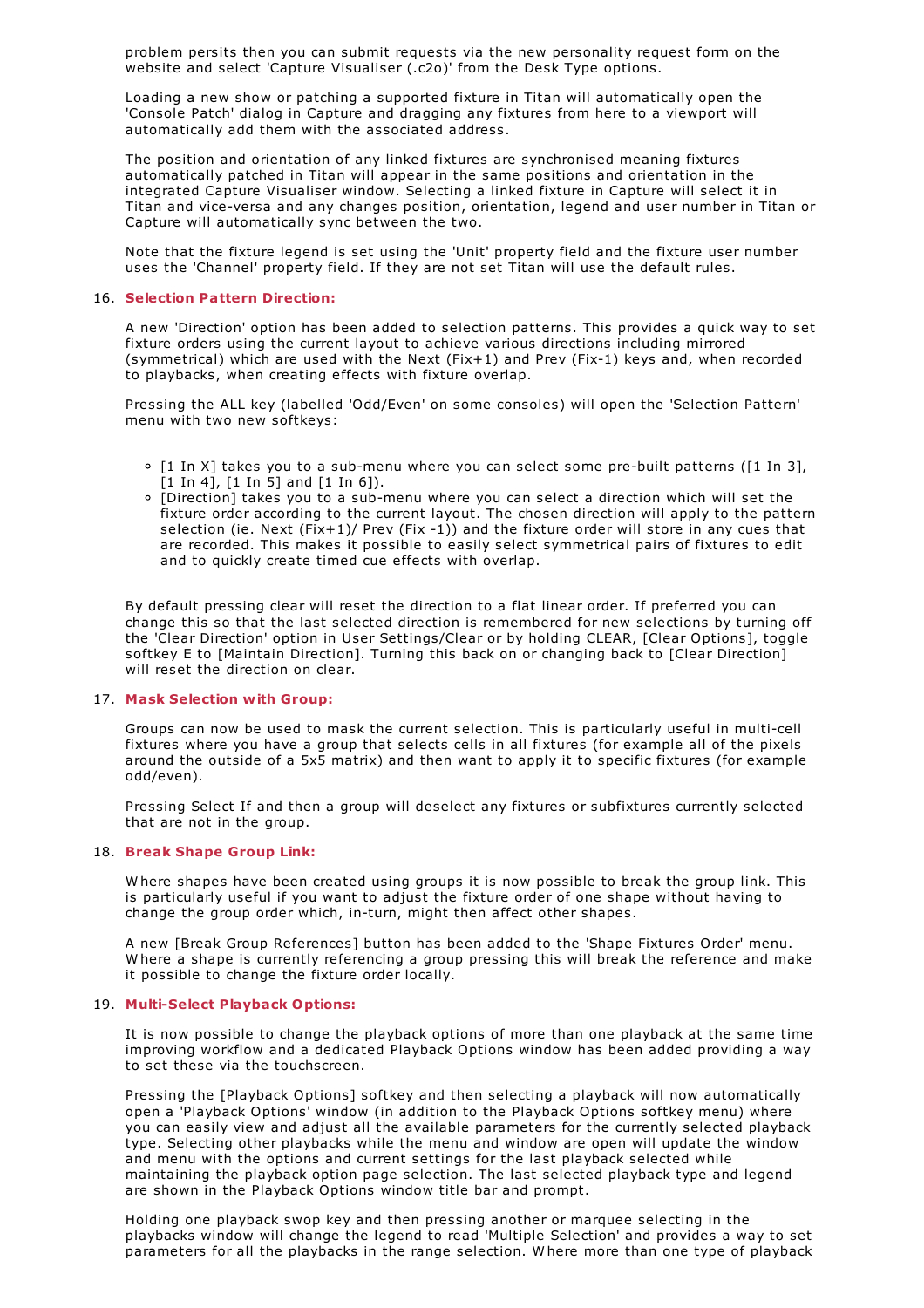is included in the selection, options that are not relevant to all types will appear greyed-out.

Pressing exit will automatically close the Playback Options window and menu.

### 20. **Master Playback Options:**

It is now possible to access the playback options for masters by touching the associated playback view area and they now have their own dedicated playback options window providing a way to set these via the touchscreen.

Touching the playback view area of a master or pressing the [Playback Options] softkey and then selecting a master playback will now automatically open a 'Master Options' window (in addition to the Master Options softkey menu) where you can easily view and adjust all the available parameters for the currently selected master type. The currently select master legend is shown in the Master Options window title bar and prompt.

Additionally, the scale options for BPM masters are now shown in BPM and the 'Reset Multiplier On TapTempo' option can now be set individually per speed master (previously it was a global user setting).

### 21. **Non-Contiguous Selection:**

It is now possible to move, copy, delete, repatch and set legend on multiple non-adjacent handles improving workflow.

After pressing MOVE, COPY, DELETE, PATCH/[Repatch Fixtures] or [Set Legend] and selecting a single fixture or range of fixtures you can add more fixtures if required by pressing the THRO or AND keys.

Pressing THRO and selecting a fixture will add all fixtures from the last fixture in the previous selection to the chosen fixture inclusive in the handle order. This is particularly useful where a marquee selection would otherwise include unwanted fixtures. Pressing AND and selecting a single fixture or range of fixtures will add the new selection. It is also possible to hold the AND key to quickly add a number of non-contiguous fixtures or ranges of fixtures. The THRO and AND syntax can be used in combination and as many times as required. For example <fixture handle 1> AND <fixture handle 5> THRO <fixture handle 10> AND <fixture handle 20> etc.

### 22. **Fan Curves:**

Three new curves have been added to Fan to help achieve various looks quickly:

- [Mirror] divides each part of the selection into two halves where all the fixtures in one half are the opposite of the other.
- $\circ$  [Wings] divides each part of the selection into three sections where all the fixtures in the left-most section are the opposite of all the fixtures in the right-most section and the fixtures in the middle section do not change.
- [Pull End] is similar to [Pull Ends] except it just pulls from one end. Obviously.

### 23. **Layout Editor Wheel Nudge/ @ Keys:**

W hen using the Layout Editor touching up or down in the wheel display will nudge the relevant value up or down respectively. For position this will snap to whole pixels. For angle it will snap to absolute 45 degree intervals. These are true irrespective of whether the wheel mode is set to full or sub pixel. If the wheel mode is set to full pixel adjusting the angle by wheel will now snap to absolute 45 degree intervals. Additionally, pressing the @ key will open an 'Adjust Layout Values' menu where you can input the selected value numerically.

#### 24. **Capture Patch Indicator:**

A Capture icon is now shown on the softkeys of currently supported modes to help identify which will automatically appear in the integrated Capture with auto-update enabled when patching via the menus.

# 25. **Recover Show:**

If Titan is shutdown improperly (for example sudden loss of power or crash) there is now an option to try and recover the showfile. If the last show cannot be found when starting the software a [Recover Show] option will appear on softkey A (along with options to load a previous or start a new show). Selecting [Recover Show] will attempt to load a version from the temporary directory.

#### 26. **Clear Selection Only:**

Holding the CLEAR button and pressing the ALL key will clear the selection without affecting the programmer.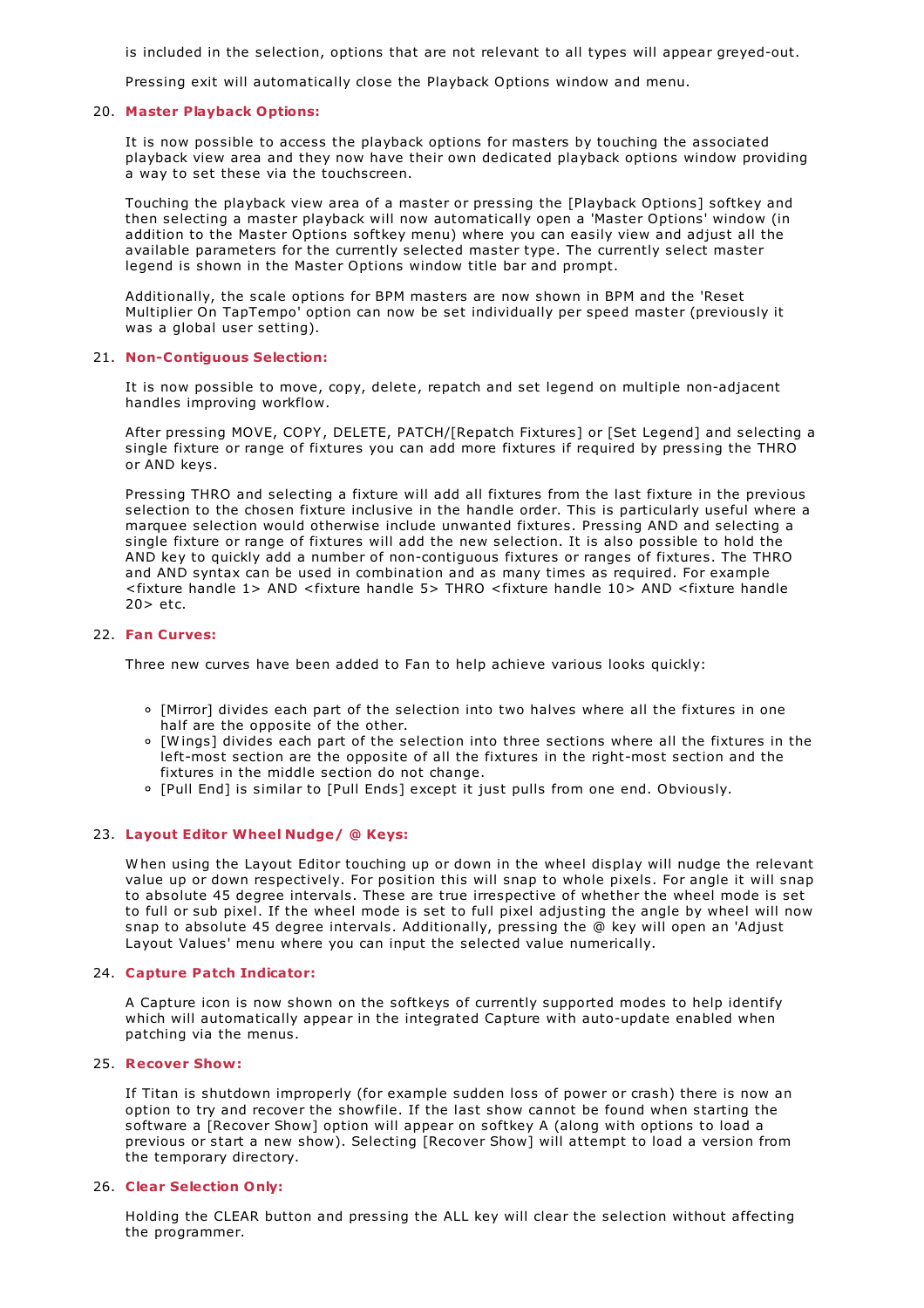### 27. **DMX Merge Priority:**

A merge priority has been added to physical DMX so that you can control how it merges through an ACN gateway when networked in a backup session. This is set in System/DMX Settings/ ExpertDmx properties with a value between 0 and 200 where higher numbers have priority. By default this is set to 100.

# **Improvements**

### 1. **Improved Swop Speed:**

The response of swop has been improved (particularly when swopping large numbers of fixtures in big shows).

# 2. **Fixture Exchange and Update Personality Speed:**

Fixture exchange and update personality is now much faster.

# 3. **Load and Save Speed:**

Load and save operations are now much faster.

### 4. **Cue View Speed:**

Cue View now opens much faster.

### 5. **DMX View Speed:**

The DMX window now opens significantly faster.

### 6. **Workspace Change Speed:**

W orkspace handles now draw faster.

### 7. **Warn if Save on TNP fails:**

If a show does not save correctly on a TNP (for example if there is not enough space) it will now prompt with a warning.

### 8. **Freeze Key Profile for Masters:**

The 'Zero Multiplier' master key profile has been renamed 'Freeze' and is now a momentary action. This provides a way to temporarily pause target shapes and chases when used with speed masters, to temporarily stop shapes when used with size masters and functions as a dead black out (D.B.O.) when used with intensity masters.

# 9. **Fire CueList on GoBack:**

Pressing GoBack on a Cue List that is not currently active will now fire the Cue List.

### 10. **Update Personality:**

W here there are newer versions of personalities available but with mode names that are different to those currently patched in a show, update personality will display a warning prompt explaining this along including the existing mode name along with a menu containing a list of the available modes. Choosing a mode from this list will automatically perform an exchange for all the fixtures of that type and mode. W hen using the update all option it will update any available fixtures with matching modes after which it will display an error any with mode names that did not match if relevant. Pressing [Ok] will return to the Update Fixture Personality menu from where you can select the remaining fixtures and choose from the available modes if required. The prompt now shows the current fixture model name that is being updated along with a working icon.

### 11. **TitanOne Mouse over Wheel Relative:**

W hen hovering over the wheel view area and using mouse wheel values will now adjust values relatively rather than absolutely ensuring things like fanned positions are maintained.

#### 12. **Master LED Flash at Zero:**

The LED's of all masters will now flash when at zero.

# 13. **Merge Palette Record Mode:**

A record mode softkey has now been added to the merge palette menu where you can toggle between 'Mixed', 'Channel in Programmer', 'Group in Programmer' and 'Group in Mask'. This is to provide additional control when merging palettes.

# 14. **Group Selection in Edit Palette Menu:**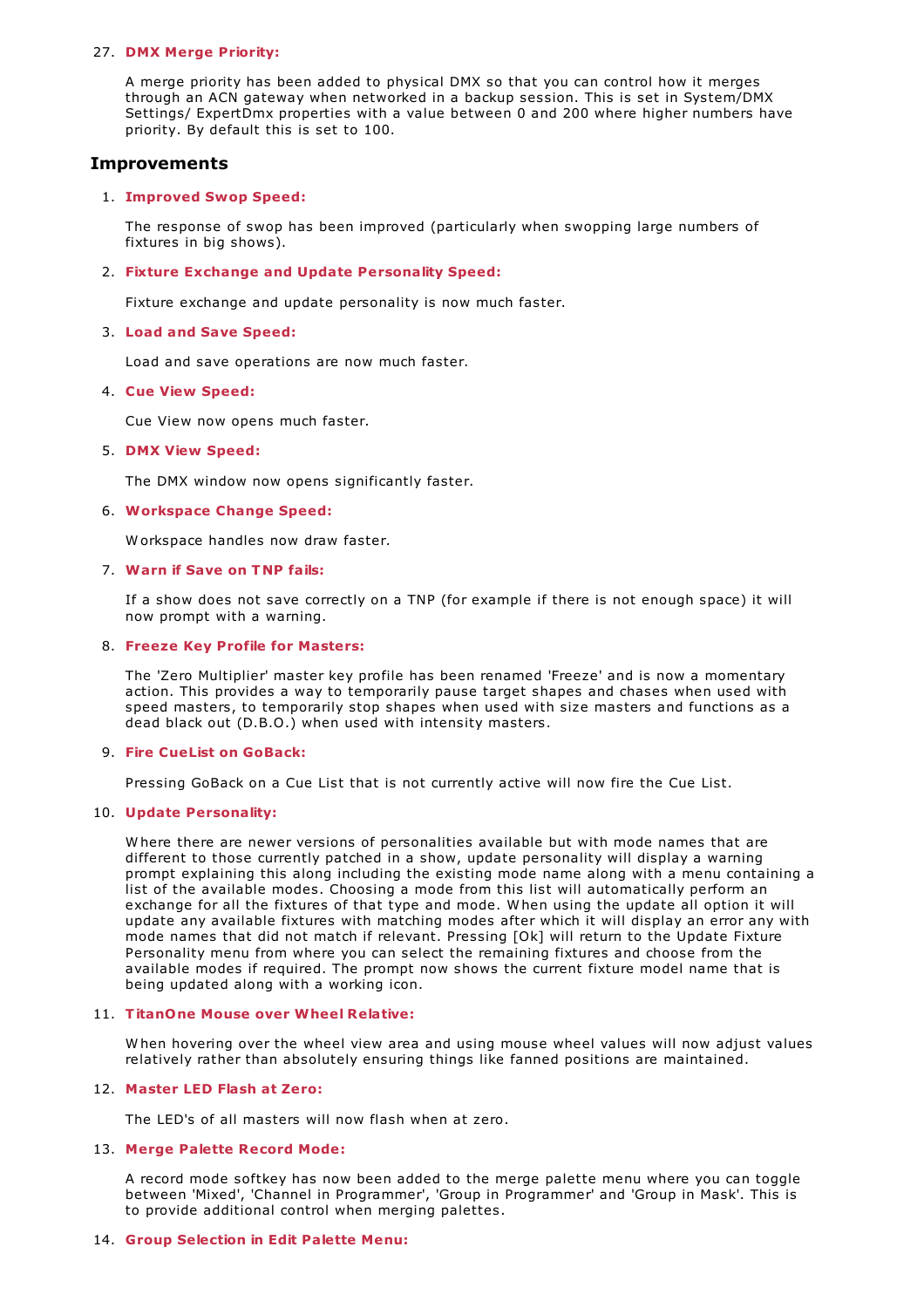It is now possible to select groups while in the Edit Palette menu.

### 15. **BPM Display Resolution:**

W here relevant, speed in BPM will now be displayed to a resolution of 2 decimal points on wheels connected to shape speed and to 1 decimal point on wheels connected to chases and BPM masters, chase legend and playback options.

# 16. **Negative Values in Numeric Entry:**

An extra [+/-] toggle softkey has been added to the numeric entry menu to provide a way to input negative values where functions have negative display ranges.

# 17. **Motorised BPM Faders Follow Tap Tempo:**

BPM masters assigned to motorised faders will now move to their physical level when using tap tempo.

# 18. **Fixture Modes Natural Sort:**

W hen patching fixtures the available modes are now ordered naturally (for example 1 DMX, 2 DMX, 10 DMX, 11 DMX). Previously they were sorted alphabetically which would result in 1 DMX, 10 DMX, 11 DMX, 2 DMX using the same example.

# 19. **Left-Justify Personality History:**

Comments in the Personality tab of the Fixture View window are now left-justified. This ensures that it is only necessary to scroll to view comments that are too long to fit in the current window size.

# 20. **WebAPI User Numbers:**

It is now possible to select fixtures by user number via W ebAPI.

### 21. **Active Fixture Auto Group:**

Patching active fixtures will now create auto groups if enabled.

### 22. **DMX Settings Scroll:**

W hen using the scroll bar in DMX Settings/TitanNet Overview the nodes will stay in view so that you can assign lines without having to move around.

# 23. **Active Fixture Banks and Clips:**

W hen patching CITP fixtures functions for all possible media banks and clips are now created even if there are no clips or thumbnails currently associated to ensure they can be accessed without having to update the personality.

# 24. **Active Playbacks Playback Page Number:**

Active playbacks on faders now show with the correct page number in the Active Playbacks window (previously the page number was based on the Pearl Expert pages).

# 25. **Set Patch Address by Wheels Limit According to Offset:**

W hen setting the DMX address by wheel (including by DMX slot) the address is now limited according to the current offset (by default the number of channels required for the selected mode). This prevents it going to impossible addresses where the fixture would span universes and ensures the fixture will fit within the universe.

# 26. **Import Button:**

The Import Show button in the Show Library window is now labelled more clearly.

# 27. **Reports:**

Reports have been revised to make them more useful and easier to read.

- The 'Playback ID' and 'Cue ID' columns have been removed where relevant as they were not useful and all sections are now ordered by user number instead.
- o The 'Forward Tracking' column has been removed from the 'Memory Cue View' section and 'Delay In', 'Fade In', 'Delay Out', 'Fade Out', 'Fixture Overlap' and 'Curve' columns have been added.
- The 'Palette View' section now includes global palettes.
- o The 'Cue View' section is now split into separate cue lists where the relevant cue list number and legend are shown above each section. The 'Macros', 'Fixtures Used', 'Effects' and 'Shapes' columns have been removed.
- The 'Shapes View' section has been removed.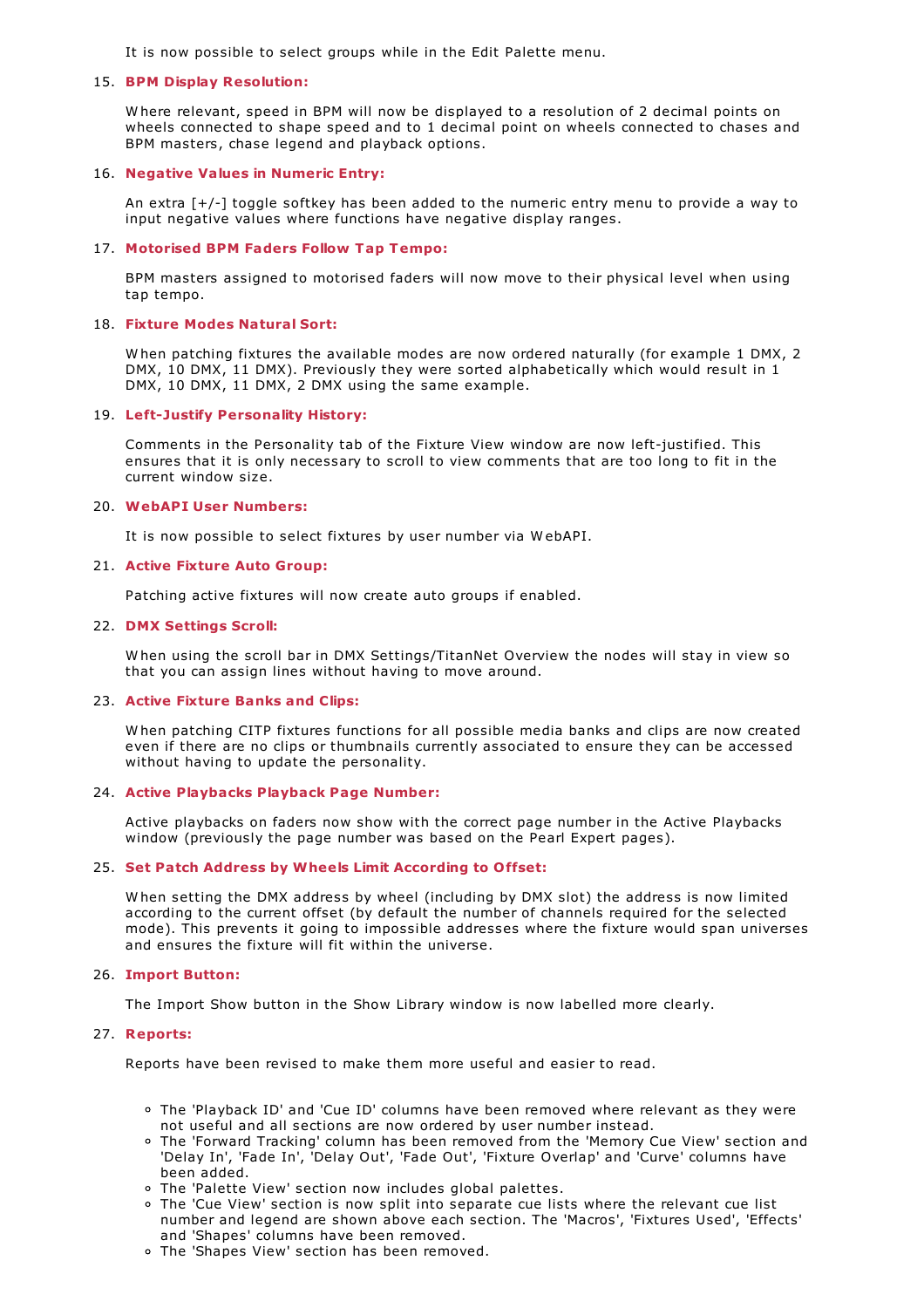- $\circ$  The 'Effect View' sections now include the associated playback user number where relevant.
- W hen generating reports the is now an indicator showing the progress in the prompt area.

### 28. **Delete Pixel Map from Cue:**

It is now possible to delete pixel map effects from cues via the Pixel Mapper Effect View.

After opening Playback View press the View button in the 'View Pixel Effect' column for the relevant cue to open the Pixel Mapper Effect View. Then press DELETE followed by the 'Effect' cell corresponding to the effect you would like to remove and finally softkey A to confirm.

# **Changes**

#### 1. **Dimmer and Shutter Wheel Page:**

The dimmer and shutter controls will now appear on the same wheel page where there is space so that you can see and edit them together.

### 2. **Shape Control Wheel Pages:**

The shape control wheel pages have been reordered so that speed, size and spread are now all on one page.

#### 3. **Flip in Programmer:**

The Flip function will now automatically place the pan/tilt values in the programmer.

### 4. **Undo Invert and Freeze:**

The undo history no longer shows steps for invert or freeze fixture which are not currently undoable.

### 5. **Legacy Visualiser:**

The legacy Avolites Visualiser has been removed.

# **Bugs Fixed**

#### 1. **HTP fade out ignores overlap:**

Previously HTP controls would not follow overlap settings when fading out. This has now been fixed.

# 2. **Overlap doesn't work with copied cues:**

Fixed an issue where copying a cue in a cuelist didn't copy the fixture positions correctly which would result in overlap with fade not working.

#### 3. **Chases intermittently do not play a shape in the chase step:**

Fixed an issue where shapes in chases would sometimes not run if the crossfade was set to zero.

### 4. **Delay in shapes:**

Fixed several issues with delay in shapes which would cause fixtures to be out of sync when using overlap.

#### 5. **Fade out set incorrectly on live fades:**

Fixed an issue where manually fading out intensity by playback fader could cause flickering on the output if there was also a fade out time set.

# 6. **Virtual dimmers snap off after using scene master:**

Fixed an issue where the virtual controller would go to zero after using preset mode which would result in any virtually mastered controls not outputting.

#### 7. **Chases play catch-up after pause by BPM master:**

Previously if a chase was paused by setting an associated BPM master to zero it could initially run too fast when the BPM master speed was increased. It will now start again at the correct speed.

#### 8. **Cuelists ignore fade times with go in crossfade mode:**

Fixed an issue where using go on a cuelist set to manual crossfade mode would ignore fade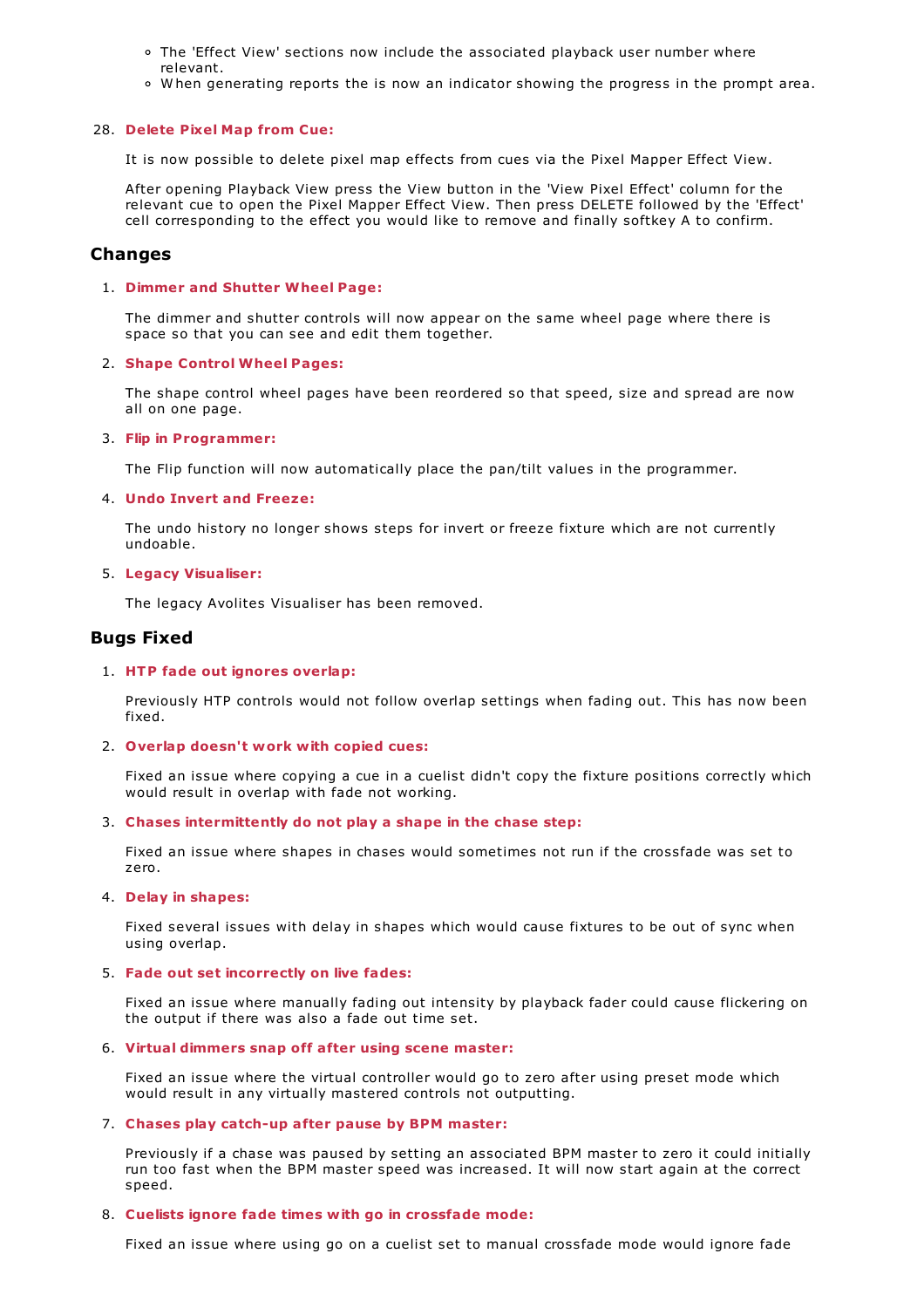times and snap.

### 9. **Autoload doesn't use local times when changed from target:**

Fixed an issue where, if an autoloading cue had been set to use target times, changing it to use cue times would not use the local cue times as expected.

#### 10. **Autoload ignores release times:**

Previously releasing an autoloaded cue would always snap out regardless of the master release, cue list release or associated cue release times. It will now use release times where cue release time has priority (when not set to global), followed by local release time (when not set to global) and finally by master (if both the local and cue release times are set to global).

### 11. **Overlapping autoload fades snap:**

Previously if you autoloaded the same memory in more than one cue it would not take any fade times into account and snap straight to the beginning of a fade instead.

#### 12. **Autoload keeps running after flash+go:**

Previously if, while holding the flash button of a cue list on an autoloading cue with the fader raised, the fader was lowered and the cue list was advanced to the next cue, the cue autoloaded would continue to run. If the autoloaded cue contained dimmer levels the fixtures it would then be very difficult to turn them off again. This has now been fixed

#### 13. **Total cue time calculation:**

W here there were cues with fade and delay times on individual attributes the total cue length would sometimes be calculated incorrectly resulting in link after cues starting later than expected. The total cue time is now calculated on a per attribute basis with the maximum length determined from this.

#### 14. **Flash fade out goes to zero before snapping to level:**

Fixed an issue where intensity would fade out to zero instead of the HTP level when using flash with times.

### 15. **Global release ignores flash:**

Previously after flashing a playback with a global release mask it would not release according to the global mask. This has now been fixed.

### 16. **Mode 3 playbacks don't fade out dimmer shapes:**

Fixed a regression where firing mode 3 playbacks no longer cross-faded out active dimmer shapes from other playbacks.

#### 17. **Block running shapes function broken:**

Previously attempting to use the block running shape functions in shapes and effects would not work. This has now been fixed.

#### 18. **Global shape palettes don't copy:**

Fixed an issue where it was not possible to copy global shape palettes.

#### 19. **Replace shape palette empty:**

Fixed an issue where replacing a shape palette would result in an empty palette.

#### 20. **Palettes don't track as expected:**

Previously appending cues to tracked cue lists by fixture with an unrelated control in the programmer would result in any tracked palette information becoming hard values in the new cue and therefore would not update with the palette.

### 21. **Merge with track backwards does not work properly:**

Previously when merging into empty cues with track backwards the controls would not block correctly and also track forwards as a result. W hen merging with track backwards the controls will now correctly block.

### 22. **Merge/replace empty first cue with track backwards fails:**

Fixed an issue where attempting to merge or replace the first cue in a cue list would do nothing if the cue was empty and the update mode was set to backwards.

#### 23. **Super fixture tracking:**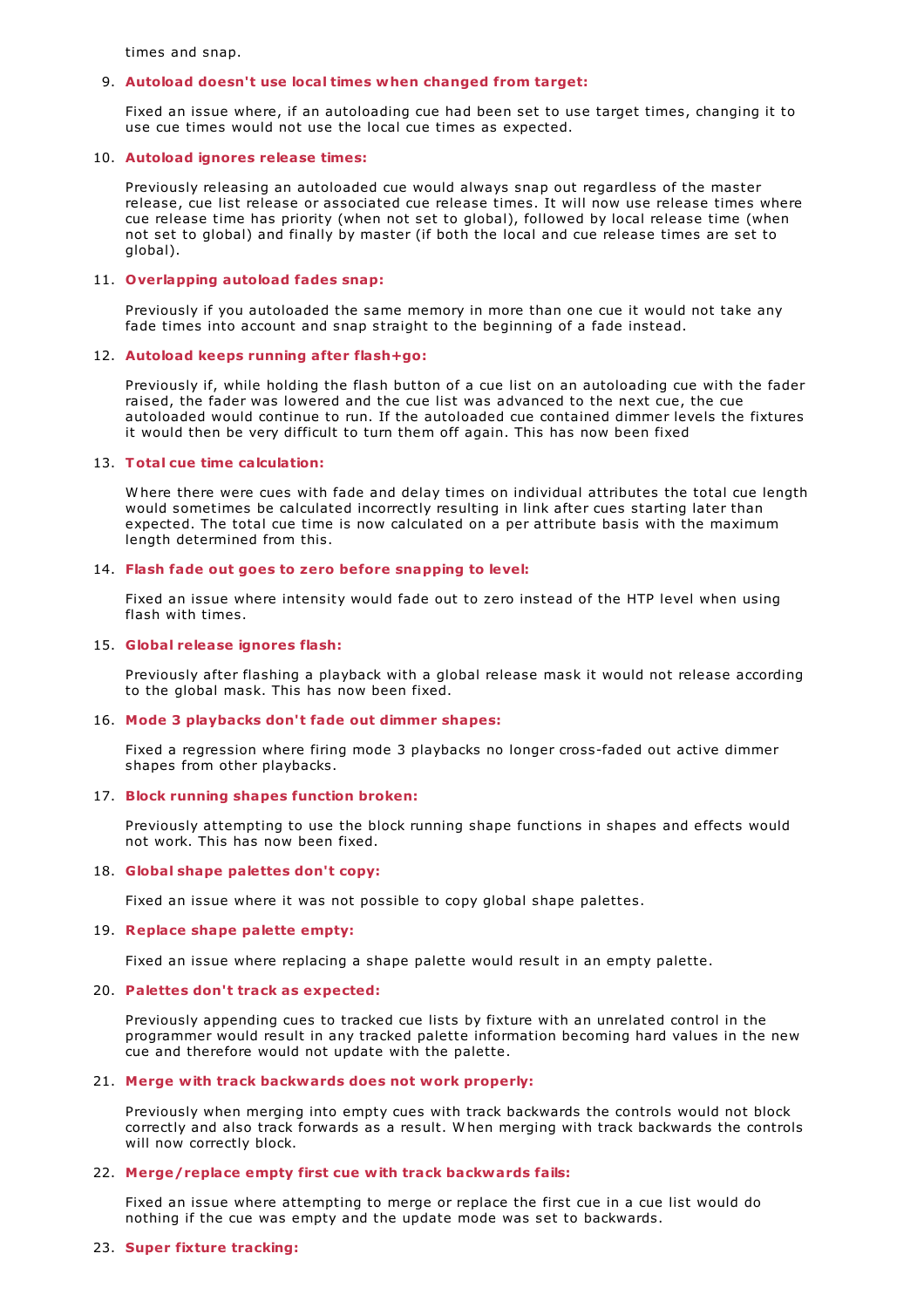Fixed an issue where sub fixture controls would not track correctly when set via linked super fixture controls.

### 24. **Incorrect output when using snap back or jumping to previous cues:**

Fixed an issue where using snap back or jumping to previous cues could result in fixtures coming on when they shouldn't.

### 25. **MiD triggers with playback fader at zero:**

Fixed an issue where fixtures would incorrectly move in dark if the cue list fader was at zero.

#### 26. **MID ignores point cue numbers:**

Fixed an issue where if MID was set to a point cue number it would ignore the point and move on the whole number (ie. MID cue 2.2 would move on cue 2 instead of 2.2)

#### 27. **Update dimmers with OFF doesn't track:**

Fixed an issue where attempting to remove dimmer information from tracked cue lists using OFF had no affect on the cue output.

#### 28. **Dimmers set to off still output in chases:**

Fixed an issue where HTP values would not turn off properly in chases.

### 29. **TNP disconnects when using pixel map masters:**

Fixed an issue where using a pixel map master over a large number of fixtures could cause TNP's to momentarily disconnect.

#### 30. **Shape information lost after include/merge:**

Previously where a playback contained a shape with a group link, merging a filtered include (ie. advanced include part of the group) would break the group link. This has now been changed to maintain the group link if the same fixtures are merged back into an existing shape.

#### 31. **Shapes on subfixtures don't use group centre:**

Previously running a shape across a group of multi-cell fixtures would result in the centre of a direction being derived from the middle of the first fixture rather the whole group layout. Shapes on subfixtures will now use the centre of the group layout to calculate directions.

### 32. **Shapes ignore pattern selection:**

Previously when creating a shape on a group filtered by pattern selection the shape would run on the whole selection. It will now run on the filtered selection as expected.

# 33. **Key Frame Shapes only work with 0-100 display ranges:**

Previously, if a function used in a key frame shape had a display range that was not percentage 0-100 it would not work properly. Key Frame Shapes will now work correctly for any type of function range.

#### 34. **Tap tempo doesn't work on touch handles:**

Previously attempting to tap tempo on touch handles (for example a BPM master in the Playbacks window) would not work properly and instead go straight to the maximum speed. It is now possible to tap on touch handles.

#### 35. **Record forgets type when changing mode:**

In previous versions after entering the record mode menu the record type would reset to create memory. This could result in accidentally recording the wrong type of cue if you had selected chase or cue list prior to this and not noticed. It now remembers the type selection when changing record mode.

#### 36. **Replace cue ignores mask:**

Previously replacing a cue would ignore the record mask. This now works as expected.

#### 37. **Record by stage ignores super fixture controls:**

Fixed an issue where recording multi-celled fixtures by stage would only record the cell information.

#### 38. **Unsupported modes patch incorrectly in Capture:**

Previously when using fixtures that have Capture support in some modes but not others,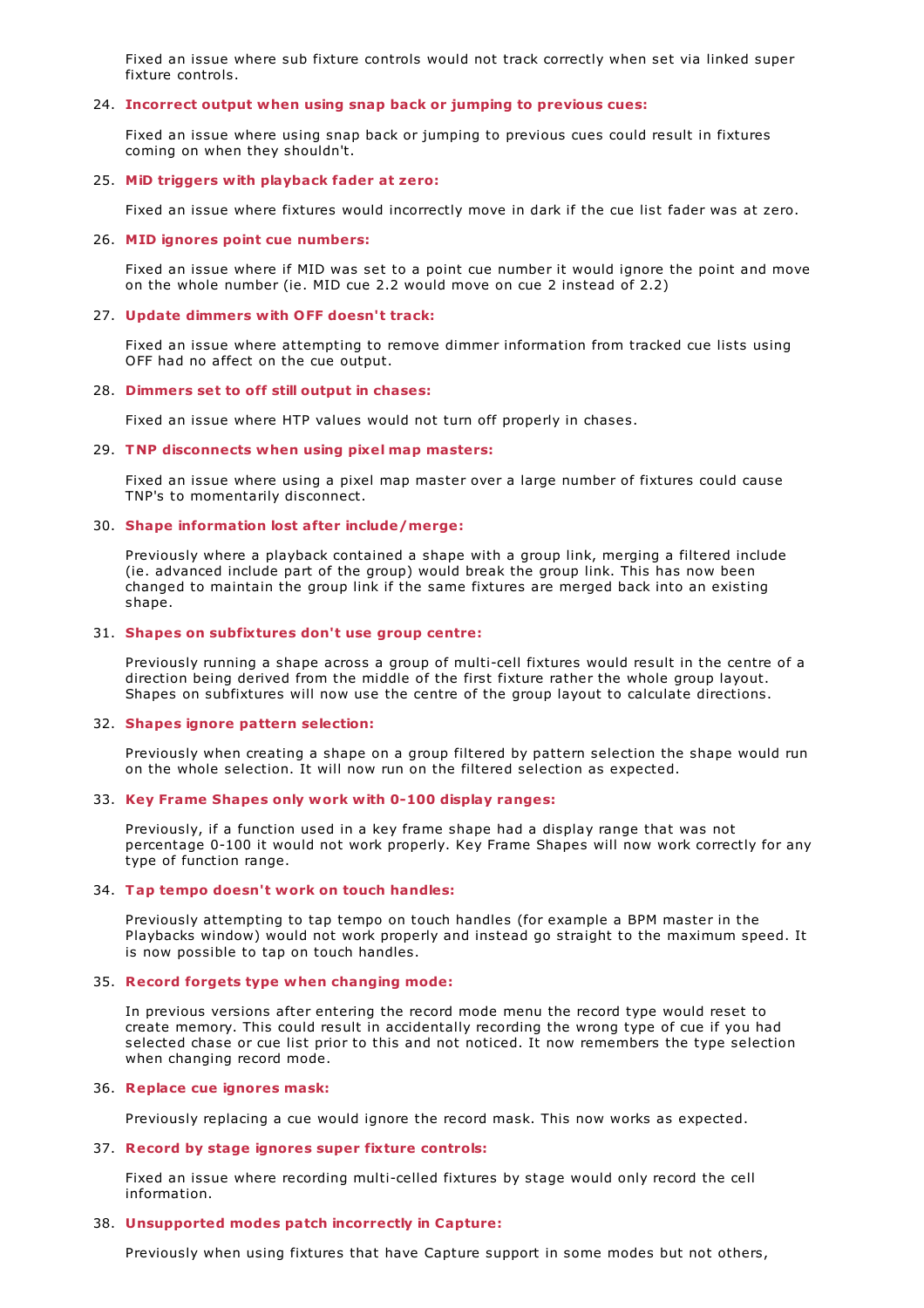patching an unsupported mode would result in the wrong mode being added to the integrated Capture if auto-update was enabled. Unsupported modes no longer attempt to patch in Capture.

# 39. **Can't include from unfold:**

Previously attempting to include an unfolded cue would not work. It is now possible to include unfolded cues.

#### 40. **Fan group as fixture ignores selection order:**

Previously when using fan group as fixture the order in which the groups were selected would be ignored. Fan group as fixture now follows the group selection order.

#### 41. **Fan turns off when changing curve:**

Previously with Press and Hold Fan enabled, changing the curve while holding fan would cause fan to turn off. The fan menu would also exit. This has now been fixed so that fan always remains on while held in press and hold mode and will return to the fan menu after changing curve.

#### 42. **Fan in edit palette clears selection:**

Previously when editing a palette pressing the FAN button would immediately clear the selection. The selection is now retained after pressing FAN.

#### 43. **All All terminates edit palette:**

Previously pressing All All while editing a palette would cause the menu to exit. It will now remain in the Edit Palette menu as expected.

### 44. **Flip pan/tilt in edit palette clears selection and exits menu:**

Previously if the flip pan/tilt function was used while in the edit palette menu it would clear the selection and exit the menu meaning it was not possible to quickly flip the pan and tilt locations in positional palettes when using the edit palette function. W hen using the flip pan/tilt function in edit palette it will now maintain selection and return to the edit palette menu as expected.

### 45. **Touch range fixture selection macros:**

Previously when recording macros dragging a marquee fixture range selection by touch would only select the first fixture when fired. This has now been fixed so that range select macros now select the complete range of fixtures.

#### 46. **Can't move pixel map layer master to playbacks or groups:**

Fixed an issue where it was not possible to move a pixel map layer master to the playbacks or groups windows despite it being a legal location.

#### 47. **Pan/Tilt threshold disable broken:**

In previous versions disabling the pan/tilt threshold user setting did not work. This has now been resolved.

#### 48. **Reminder Dim doesn't work correctly with cells:**

Previously using rem dim on the intensity of cells in multi-cell fixtures would always set the intensity of all cells to zero. Rem dim on cells will now retain the selected cell intensities as expected.

# 49. **Can't multi-select autoload times in playback view:**

Previously it was not possible to marquee select over more than one autoload times row or select all cues by touching the column header in cue list playback view. You can now select multiple cue autoload times to edit like other parameters.

### 50. **Pearl Expert change fixture handle broken:**

Previously attempting to change the handle location of fixtures selected via the LCD Fixture Patch would not work as expected. This has now been fixed.

# 51. **RDM broken:**

Previously RDM fixtures were not appearing correctly in patch view. This has been fixed.

### 52. **Shape view doesn't update to reflect changes:**

Previously shape view refused to update to show edited parameters. It has now adjusted its attitude.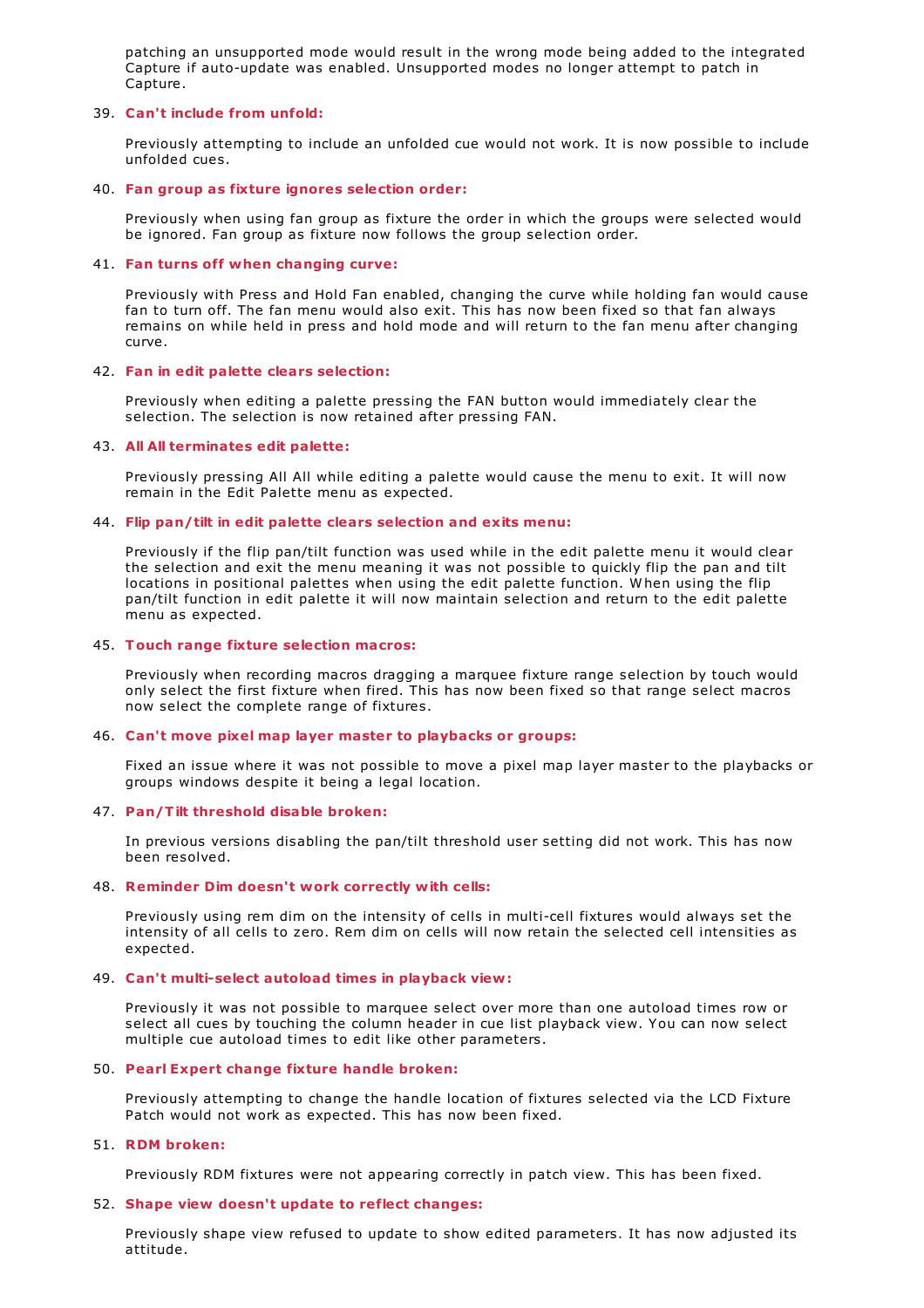### 53. **Release programmer doesn't clear selection:**

Previously, with fixtures in the programmer, holding release and pressing clear would result in the fixture handles showing as selected when they weren't. Releasing the programmer now also clears the selection.

### 54. **Raised motorised faders on empty handles don't move on page change:**

On consoles with motorised faders if a fader associated with an empty handle was lifted it would often fail to change level when changing page for the first time. The fader level will now always update on page change.

#### 55. **Quick assign handle order:**

Previously when quick assigning a range of handles in show library the resulting order could appear in a seemingly random order. Now they order as expected.

#### 56. **Workspace shortcut handle size:**

Previously when recalling workspace shortcuts containing windows set to dynamic handle size, the handle size would change to their fixed size instead. The windows now recall with the handle size that was saved.

### 57. **Channel grid stops updating values in playbacks mode:**

Previously Channel Grid would stop updating the level of controls in playbacks mode after viewing an associated cue. This has now been fixed.

#### 58. **Flash full/out broken:**

Previously the flash full and flash out functions on consoles with dedicated buttons did not work. This has been fixed.

#### 59. **Highlight sticks on after new show:**

Previously if a new show was started with highlight enabled it would remain on until the highlight button was pressed which could cause fixtures to light unexpectedly when selected after patching. Highlight is now turned off on a new show.

#### 60. **Highlight stays on after clear:**

Previously if you cleared the programmer with no fixtures selected with highlight enabled it would remain enabled despite the highlight LED indicator suggesting otherwise meaning fixtures would unexpectedly highlight immediately when selected. Clearing with no fixtures selected will now turn off highlight.

### 61. **Can't delete shape with double-tap:**

Previously attempting to delete a shape by pressing DELETE and then double-tapping it in the Shape View window did not work. You can now delete fixtures from the Shape View window by double-tapping.

#### 62. **Connect to size master gets stuck:**

Previously connecting to a size master would attempt to connect and connect/connect would not exit. Connect/size master will now do nothing.

# 63. **Fixture filter greyed out:**

Fixed an issue where a missing fixture type could result in a greyed-out fixture filter in the Cue View window.

#### 64. **Layout Editor cells turn green:**

Fixed an issue where the cell properties in the Layout Editor were not being reset properly when changing layouts. This could result in cells incorrectly showing in green when editing the layout of a non-celled fixture immediately after a celled fixture.

#### 65. **Playback view empty in preset mode:**

Fixed an issue that could result in cues not showing in playback view when a scene master is patched and set to preset mode.

### 66. **Clear located attributes clears selection:**

Fixed an issue where locating with [Clear Located Attributes] enabled would cause the current selection to clear.

#### 67. **Palettes don't highlight in blind:**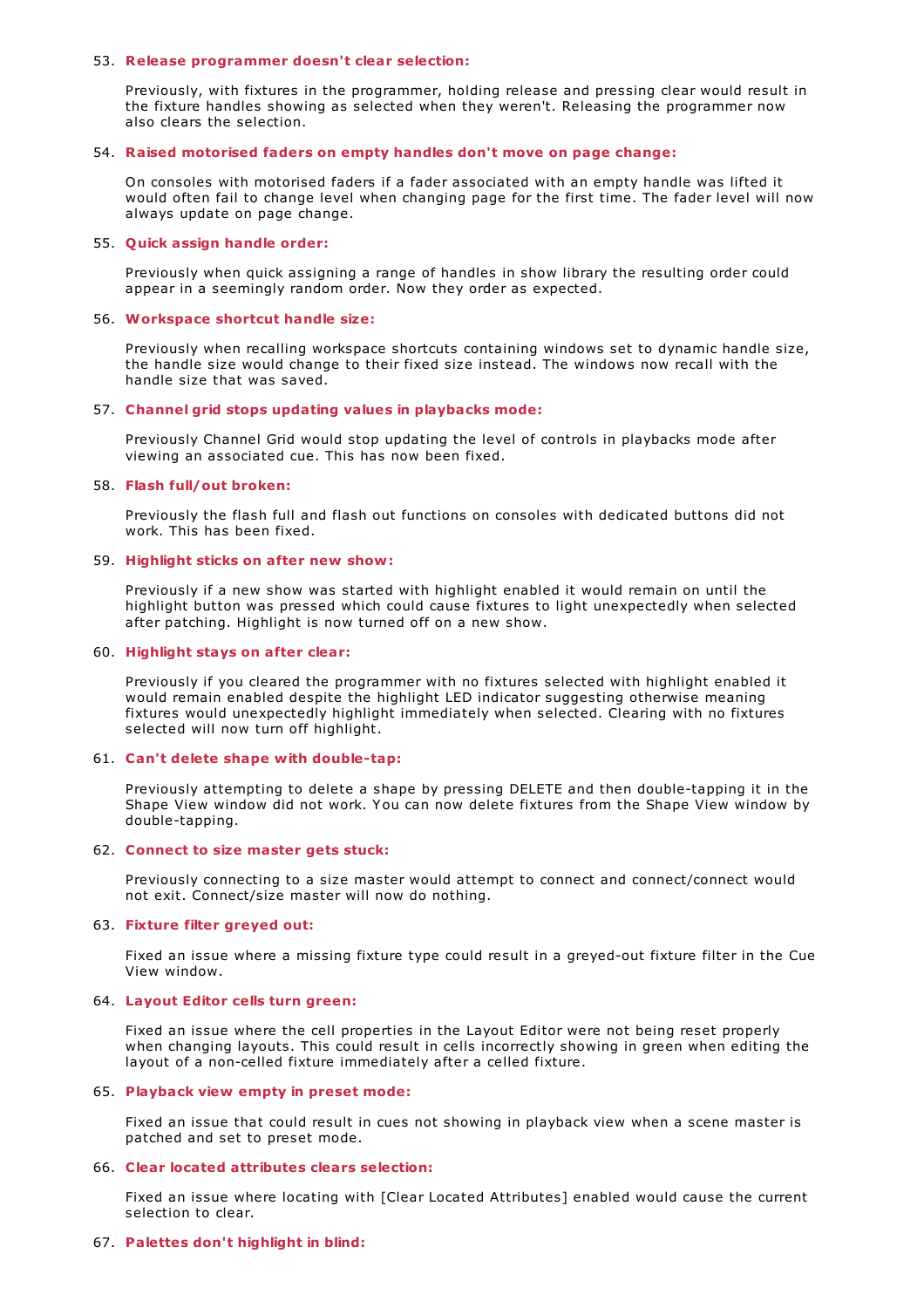Fixed an issue where palettes wouldn't highlight when applied in blind mode.

### 68. **Added shape fixtures don't sync:**

Previously when fixtures were added to shapes they would be out-of-sync in the programmer. W hen new fixtures are added they will add in sync.

#### 69. **Output glitches with Winamp timecode:**

Fixed an issue where the time read from W inamp could go backwards a few milliseconds and interrupt cue fades resulting in incorrect output.

#### 70. **Cue number highlights in Playback View after View Cue:**

Fixed an issue where the cue number would highlight in playback view for any cues where the associated 'View' button had been pressed.

#### 71. **Current cue indicator lost when loading cuelist:**

Previously if you snapped to a cue in a non-active cuelist and then raised the associated cue list fader the current cue indicator would disappear from the touch playback area.

### 72. **No preview with scribble motion blur:**

Fixed an issue where applying a motion blur animation to a scribble image in the pixel mapper would cause the preview to disappear from the effect editor.

# 73. **Point cues don't display correctly in prompt:**

Previously when using the syntax CUE  $\langle x \rangle \langle x \rangle$  and  $\langle x \rangle$  the prompt would incorrectly show 'CUE xy' which could cause confusion. The prompt will not include the point where relevant.

#### 74. **BPM masters on motorised faders:**

Fixed an issue where BPM masters set to control the multiplier on motorised faders could end up moving to the wrong level when changing page.

### 75. **sACN triggers use non-DMX packets:**

Fixed an issue where non-DMX packets would incorrectly be treated as DMX and potentially cause unexpected results when using sACN triggers.

### 76. **Edit shape view changes wheel value:**

Fixed an issue where editing a shape parameter in the Shape View window would cause the new value to be displayed in the associated wheel when connected to a shape in the programmer.

# 77. **Can't edit cue times while in record cue list menu:**

Fixed an issue where it was not possible to edit cue parameters in the Playback View while in the record cue list menu.

### 78. **Selective clear doesn't remove fixtures:**

Previously when using selective clear, the deselected fixtures were not removed from the programmer meaning they would record by fixture. Selective clear now removes the deselected fixtures from the programmer.

### 79. **Highlight with orientation broken:**

Previously enabling highlight while editing a layout would cause all the cells of suitable multipixel fixtures to highlight in red. This has now been fixed so that multi-cell fixtures follow the highlight rules set in the personality file (where relevant this will usually be top-left green, bottom-right red with the remaining cells yellow when using highlight in the layout editor)

# 80. **Negative values don't display correctly in Cue View:**

Previously any controls set to negative values would show as '-' in cue view. It will now show the correct value.

#### 81. **Fixtures on faders don't work with scene master:**

Fixed an issue where adjusting the dimmer level of a fixture patched to a fader by fader would do nothing when in preset mode.

#### 82. **Button size doesn't work in Active Playbacks window:**

Previously changing the button size in display options for the Active Playbacks window had no effect. Changing button size in the Active Playbacks window now works like other windows.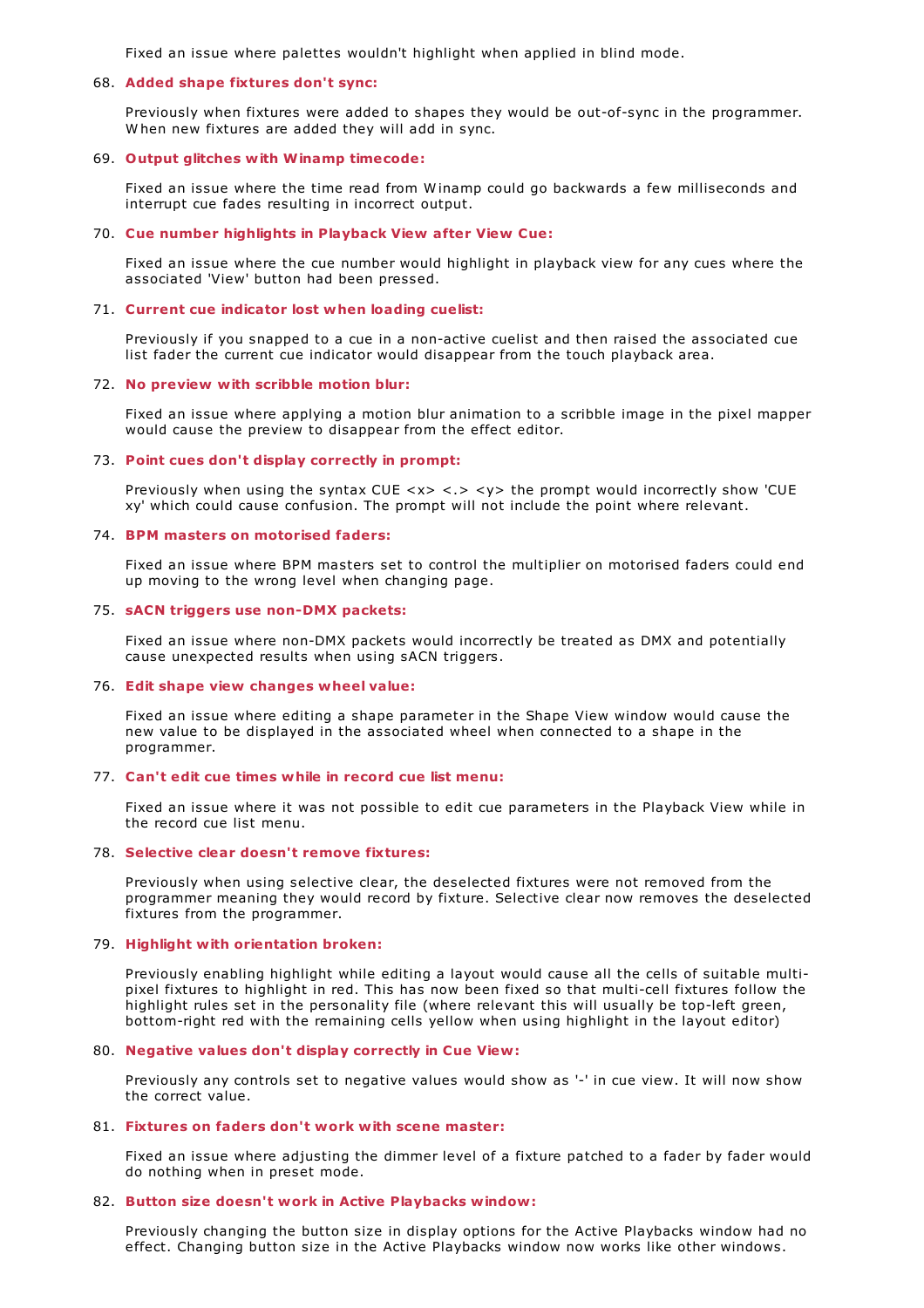#### 83. **Macros on hard keys circumvent lock:**

Fixed an issue where it was possible to fire macros assigned to hard keys while the console was locked.

### 84. **DMX view location column broken:**

Previously the location column in the DMX view window would always show '-'. It now shows the handle location as expected.

#### 85. **Backup sACN output stops on show sync:**

Fixed an issue where disabling DMX would set the ports to receive mode and stop sACN traffic. This was particularly problematic when using consoles in a TitanNET session backup configuration with sACN.

#### 86. **Can't select other cells after autoload in Playback View:**

Fixed an issue where it was not possible to jump to other cells in playback view after selecting an autoload cell.

#### 87. **Align ignores spread:**

Previously when aligning shapes the target fixtures would not use the spread from the source.

### 88. **Align Key Frame Shapes:**

Fixed an issue where it was not possible to align key frame shapes.

#### 89. **Macro LED stops flashing after record:**

Fixed an issue where, while recording a macro, the macro LED would stop flashing after exiting the record menu.

### 90. **Shapes on subfixtures don't import:**

Fixed an issue where shapes on subfixtures would not import correctly.

#### 91. **Can't update personalities when a custom personality is missing:**

Previously if a show contained a user edited personality and the file was not present in the custom personalities folder (for example if the show was used on a different console) then update personality would never show any personalities available where relevant. This has now been fixed so that if the filename of a user personality has been changed any other fixture updates will still show as expected.

### 92. **Renumber chase in menu doesn't work:**

Fixed an issue where the renumber all cues option in the record chase menu would not work when used immediately after inserting a cue without leaving the menu first.

### 93. **Compatibility view pages missing:**

The pages for the Fixtures and Playbacks and Groups and Palettes windows went missing in 10.0. After an exhaustive search they have finally been relocated and reunited. A happy ending.

#### 94. **Multi-cell Fixture View:**

Fixed an issue where controls from the super fixture would not be shown in Fixture View for multi-celled fixtures.

### 95. **Playback Option macro softkey missing:**

Someone had stolen the Macro Links softkey from cue list playback cue options. It has now been recovered!

#### 96. **Fade and delay times with @ menu:**

Fixed an issue where attempting to set a fade or delay time using the @ keys on fixed functions would not work and cause subsequent times entered for range functions to be zero.

# 97. **Follow World Page Change loads on wrong page:**

Fixed an issue where restarting the software with pages set to follow world page change would always start on the first page and lose page legends.

#### 98. **Live update cells:**

Fixed an issue where merging dimmers in multi-celled fixtures into active playbacks would not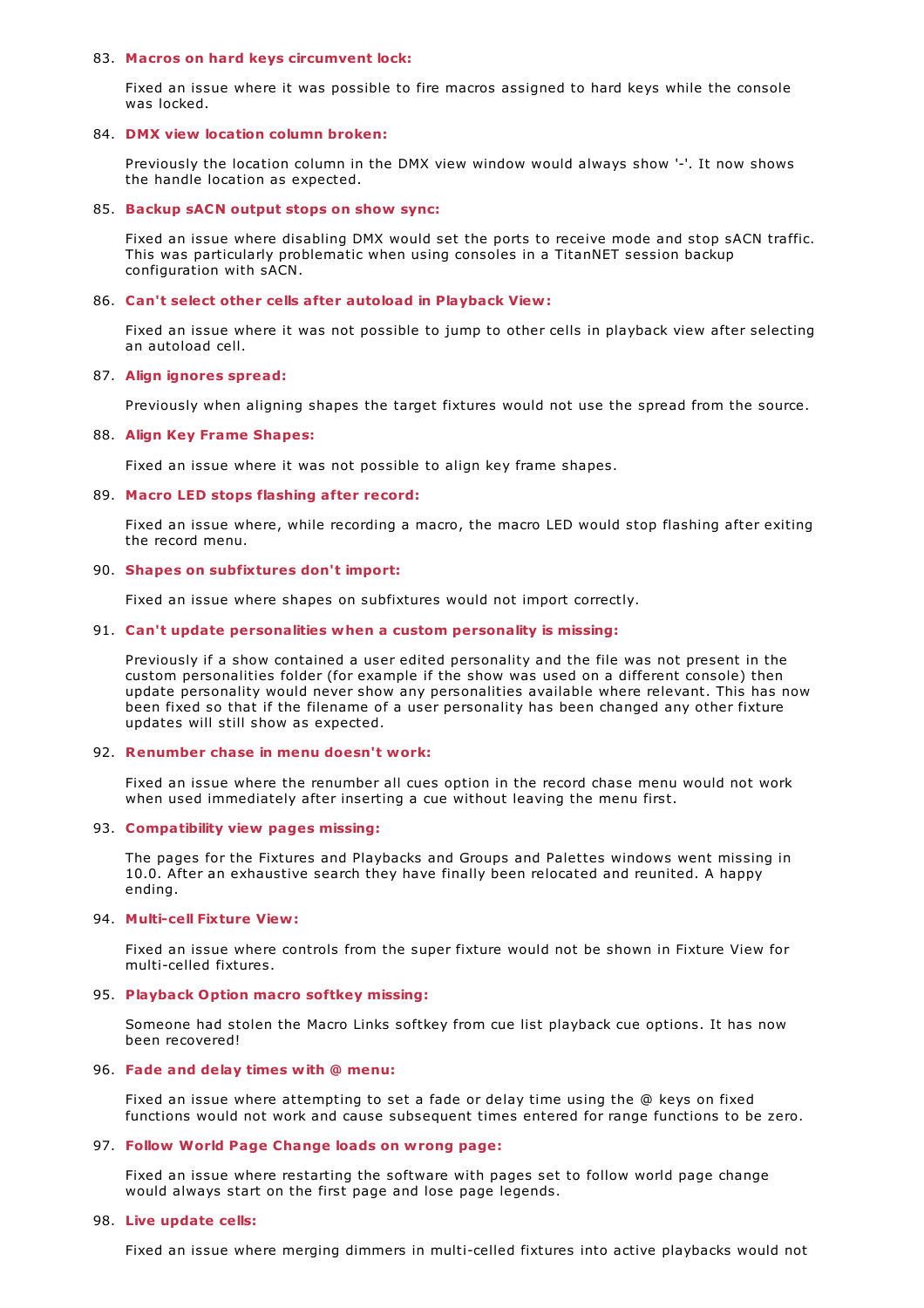take effect until the playback was killed and refired.

### 99. **Copy multi-cell fixtures corrupts Capture:**

Fixed an issue where copying fixtures with cells appeared to corrupt other fixtures in the integrated Capture.

#### 100. **Deleted fixtures reappear in tracked cue list view:**

Fixed an issue where fixtures removed from cue list cues would still be shown when viewing the cue.

#### 101. **Incorrect output when updating properties on live playbacks:**

Fixed an issue where updating the time properties of a live playback would not work properly and could result in unexpected output.

#### 102. **Arena Virtual Panel DBO button broken:**

Fixed an issue where the DBO button didn't work in the Arena Virtual Panel.

#### 103. **Adjusting linked cell attributes affects unrelated attributes:**

Fixed an issue where adjusting a cell control by attribute editor or scroll wheel would cause any identical controls in the master to change unexpectedly.

#### 104. **View active fixture error:**

Fixed an issue where attempting to view a fixture patch as an active fixture would result in an error.

### 105. **Tiger Touch Virtual Panel Rem Dim/ Flash and Scroll mode buttons don't work:**

Fixed an issue where the Rem Dim, Flash and Scroll mode buttons on the Tiger Touch Virtual Panel didn't work.

### 106. **Global palettes missing from reports:**

Previously when generating reports with palettes they would not include any global palettes. All palette types are now included in palette reports.

#### 107. **Touching outside the area closes virtual keyboard in Effect Editor:**

Previously when using the virtual keyboard to create a scribble element accidentally touching elsewhere in the Effect Editor window would close the virtual keyboard. This has now been changed so that touching in the Effect Editor window no longer closes the virtual keyboard.

### 108. **Set step legend in unfold does not update live:**

Previously when using the set step legend function on unfolded chases the new legend would not update live in the playback legend. It now updates as you type.

#### 109. **Import palette type label:**

Fixed an issue where palettes from an imported show were always labelled as normal in the show library regardless of their actual type.

#### 110. **Edit Palette menu softkeys don't show new legends correctly:**

Previously if a palette legend was changed the softkeys in the Edit Palette menu would not always update to show the new legend correctly. This has now been fixed.

### 111. **Insert before step number wrong after renumber chase:**

Previously after inserting chase steps and renumbering, attempting to insert a new step would result in the wrong step being show on the insert softkey. It now shows the correct step number.

#### 112. **Key Frame Effect Shape view update:**

Fixed an issue where the Key Frame Effect View would not update correctly when viewing new shapes while the window was open.

#### 113. **Cue view and Select If incorrect with tracking off:**

Fixed an issue where cue view would still show fixtures previous tracked after turning off tracking in a cue list and using select if would incorrectly select all the fixtures instead of just the ones with hard values.

#### 114. **Cues come back to life unexpectedly when played out of sequence:**